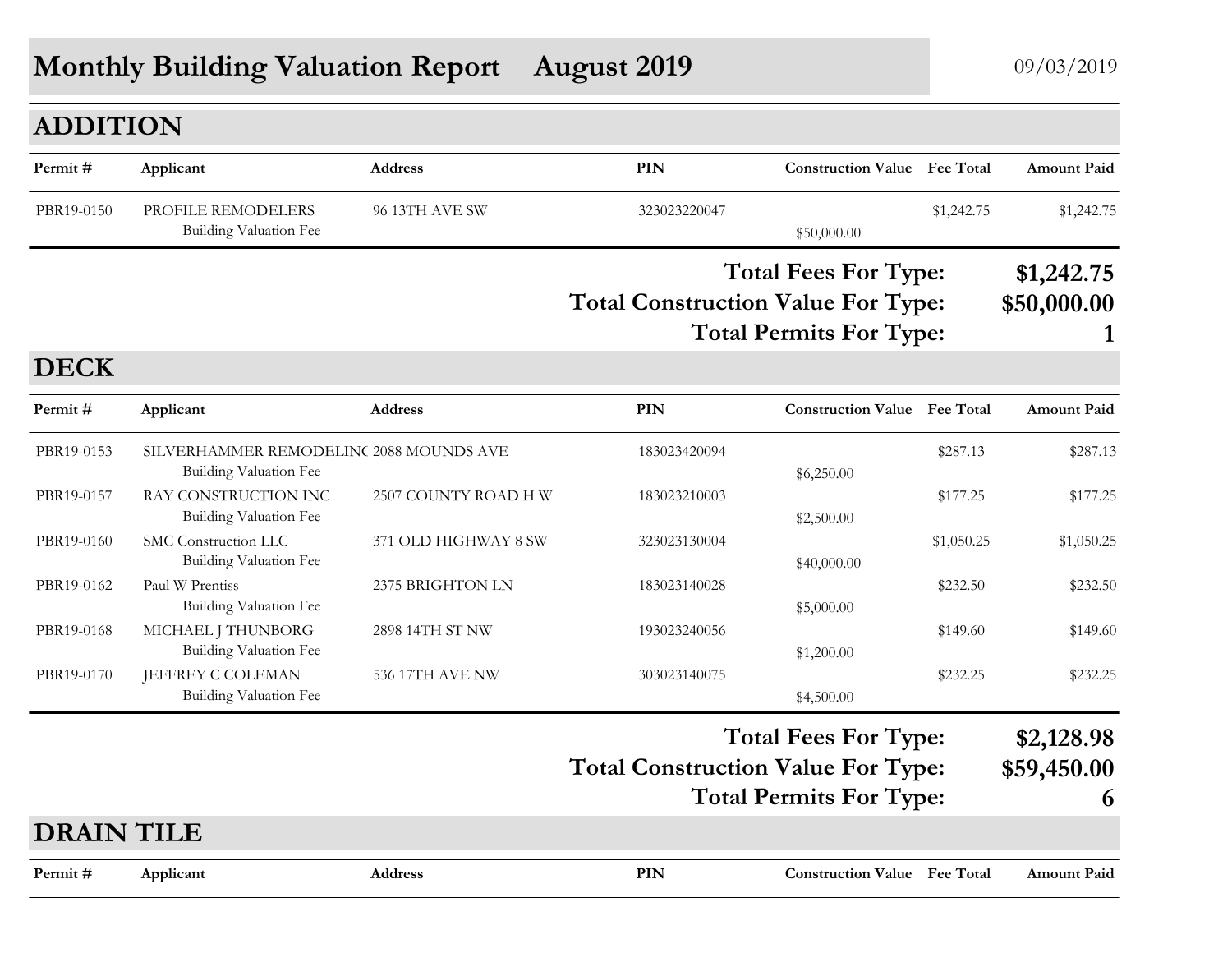| PB19-0227      | STANDARD WATER CONTROL 1021 2ND ST NW<br><b>Building Valuation Fee</b>    |                      | 293023340048                              | \$7,750.00                          | \$212.38         | \$212.38           |
|----------------|---------------------------------------------------------------------------|----------------------|-------------------------------------------|-------------------------------------|------------------|--------------------|
| PB19-0250      | RITE WAY WATERPROOFING<br>Building Valuation Fee                          | 2037 29TH AVE NW     | 183023310042                              | \$7,460.00                          | \$207.01         | \$207.01           |
| PB19-0251      | GARDNER CONSTRUCTION IN 2101 13TH ST NW<br><b>Building Valuation Fee</b>  |                      | 193023420009                              | \$6,000.00                          | \$180.00         | \$180.00           |
|                |                                                                           |                      |                                           | <b>Total Fees For Type:</b>         |                  | \$599.39           |
|                |                                                                           |                      | <b>Total Construction Value For Type:</b> |                                     |                  | \$21,210.00        |
|                |                                                                           |                      |                                           | <b>Total Permits For Type:</b>      |                  | 3                  |
|                | <b>FOUNDATION</b>                                                         |                      |                                           |                                     |                  |                    |
| Permit#        | Applicant                                                                 | <b>Address</b>       | PIN                                       | <b>Construction Value Fee Total</b> |                  | <b>Amount Paid</b> |
| PBR19-0158     | JESSE TREBIL FOUNDATION SY 875 3RD AVE NW                                 |                      | 293023110009                              |                                     | \$138.50         | \$138.50           |
| PBR19-0169     | <b>Building Valuation Fee</b><br>INNOVATIVE BASEMENT SYST 831 22ND AVE NW |                      | 303023120005                              | \$1,800.00                          | \$559.75         | \$559.75           |
|                | Building Valuation Fee                                                    |                      |                                           | \$16,900.00                         |                  |                    |
|                |                                                                           |                      |                                           |                                     |                  |                    |
|                |                                                                           |                      |                                           | <b>Total Fees For Type:</b>         |                  | \$698.25           |
|                |                                                                           |                      | <b>Total Construction Value For Type:</b> |                                     |                  | \$18,700.00        |
|                |                                                                           |                      |                                           | <b>Total Permits For Type:</b>      |                  | 2                  |
| <b>REMODEL</b> |                                                                           |                      |                                           |                                     |                  |                    |
| Permit#        | Applicant                                                                 | Address              | PIN                                       | <b>Construction Value</b>           | <b>Fee Total</b> | <b>Amount Paid</b> |
| PBR19-0148     | SUMMIT RENOVATIONS INC                                                    | 2950 VALLEY VIEW LN  | 183023220013                              |                                     | \$228.55         | \$228.55           |
| PBR19-0159     | <b>Building Valuation Fee</b><br>WINDOW CONCEPTS OF MN IN 1201 FOSS RD    |                      | 323023320015                              | \$4,855.60                          | \$81.00          | \$81.00            |
|                | <b>Building Valuation Fee</b>                                             |                      |                                           | \$800.00                            |                  |                    |
| PBR19-0163     | ROBERT TEISANU                                                            | <b>641 DEVINE DR</b> | 203023130033                              |                                     | \$150.00         | \$150.00           |
|                | <b>Building Valuation Fee</b>                                             |                      |                                           | \$2,000.00                          |                  |                    |
| PBR19-0165     | EAGLE HOME RESTORATIONS 784 REDWOOD LN<br><b>Building Valuation Fee</b>   |                      | 303023210025                              | \$41,000.00                         | \$1,069.50       | \$1,069.50         |
| PBR19-0166     | Selim A Almeida<br>Building Valuation Fee                                 | 301 OAKWOOD DR       | 313023140101                              | \$200.00                            | \$63.60          | \$63.60            |

**Total Fees For Type: \$1,592.65**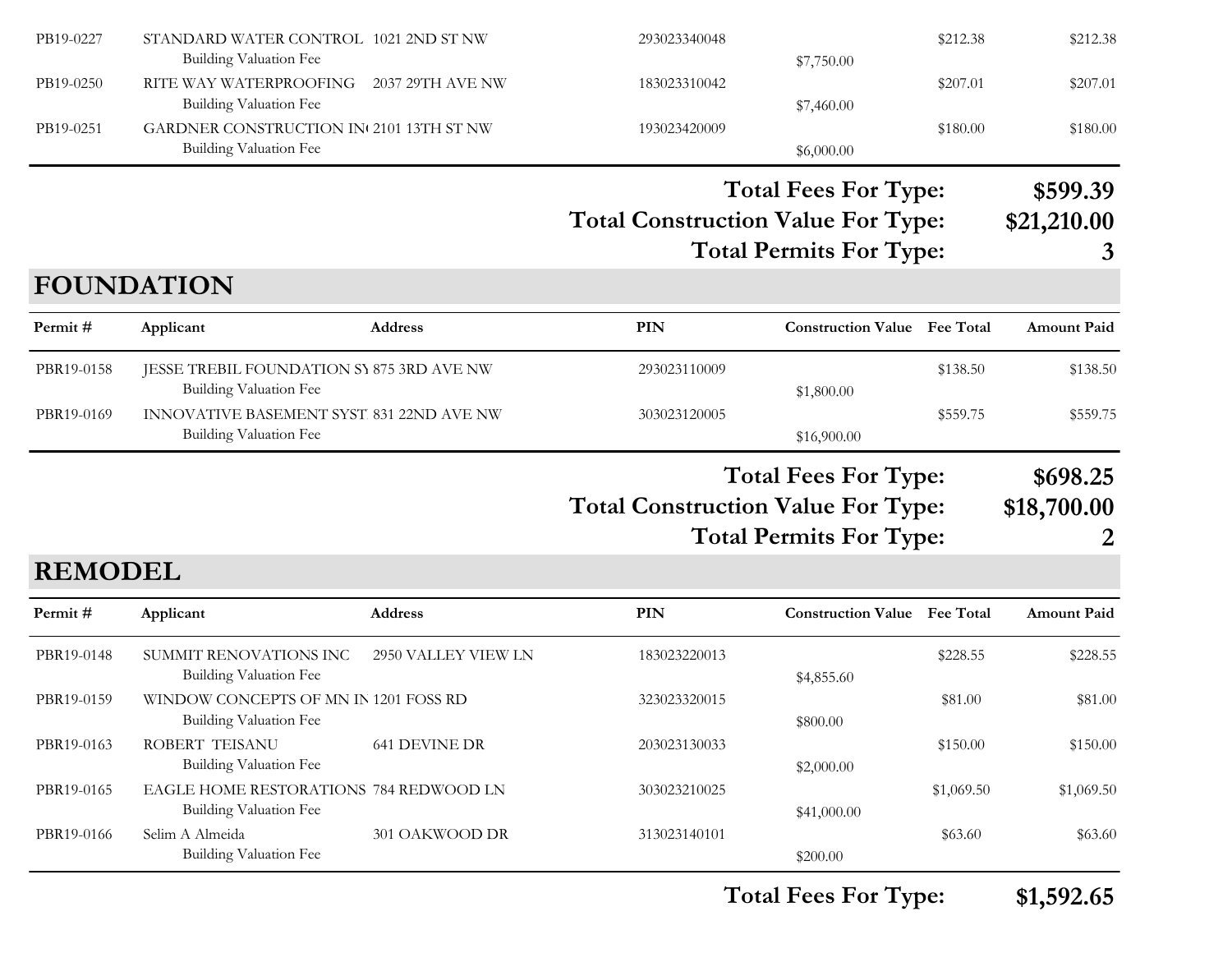**Total Construction Value For Type: \$48,855.60**

### **Total Permits For Type: 5**

## **REMODEL - BATHROOM**

| Permit#    | Applicant                                                                  | <b>Address</b>          | <b>PIN</b>                                | <b>Construction Value</b> Fee Total                           |          | <b>Amount Paid</b>      |
|------------|----------------------------------------------------------------------------|-------------------------|-------------------------------------------|---------------------------------------------------------------|----------|-------------------------|
| PBR19-0151 | WOODEN DREAMS INC<br><b>Building Valuation Fee</b>                         | 3080 BENT TREE HILLS DR | 193023320075                              | \$28,600.00                                                   | \$830.80 | \$830.80                |
|            |                                                                            |                         | <b>Total Construction Value For Type:</b> | <b>Total Fees For Type:</b><br><b>Total Permits For Type:</b> |          | \$830.80<br>\$28,600.00 |
| Roofing    |                                                                            |                         |                                           |                                                               |          |                         |
| Permit#    | Applicant                                                                  | <b>Address</b>          | <b>PIN</b>                                | <b>Construction Value</b> Fee Total                           |          | <b>Amount Paid</b>      |
| PB19-0226  | RAY CONSTRUCTION INC<br><b>Building Valuation Fee</b>                      | 2507 COUNTY ROAD H W    | 183023210003                              | \$7,500.00                                                    | \$216.75 | \$216.75                |
| PB19-0229  | ST. ANTHONY BUILDERS<br><b>Building Valuation Fee</b>                      | 79 14TH AVE SW          | 323023220057                              | \$4,000.00                                                    | \$143.00 | \$143.00                |
| PB19-0233  | KEVIN DOOLEY SALES, INC.<br>Building Valuation Fee                         | 2260 26TH AVE NW        | 183023240035                              | \$9,000.00                                                    | \$235.50 | \$235.50                |
| PB19-0234  | WRIGHT-AT-HOME SERVICES<br><b>Building Valuation Fee</b>                   | 129 WINDSOR CT          | 313023120108                              | \$5,740.00                                                    | \$179.87 | \$179.87                |
| PB19-0235  | WRIGHT-AT-HOME SERVICES<br><b>Building Valuation Fee</b>                   | 128 WINDSOR CT          | 313023120107                              | \$5,170.00                                                    | \$179.59 | \$179.59                |
| PB19-0239  | PATRICK MILLER CONSTRUCTI 146 WINDSOR CT<br><b>Building Valuation Fee</b>  |                         | 313023120125                              | \$9,085.00                                                    | \$253.54 | \$253.54                |
| PB19-0240  | BENSON PROPERTY LLC<br><b>Building Valuation Fee</b>                       | 625 10TH AVE NW         | 293023240028                              | \$4,500.00                                                    | \$161.25 | \$161.25                |
| PB19-0241  | CRUSH CITY CONSTRUCTION I 151 17TH AVE NW<br><b>Building Valuation Fee</b> |                         | 303023440019                              | \$13,000.00                                                   | \$309.50 | \$309.50                |
| PB19-0242  | SMA EXTERIORS AND RESTOR. 2001 16TH ST NW<br><b>Building Valuation Fee</b> |                         | 193023130001                              | \$5,500.00                                                    | \$179.75 | \$179.75                |
| PB19-0243  | WALKER ROOFING CO INC<br>Building Valuation Fee                            | 3031 MISSISSIPPI ST     | 183023320004                              | \$8,500.00                                                    | \$235.25 | \$235.25                |
| PB19-0247  | ROOFERS OF MINNESOTA CON 2201 MOUNDS AVE<br><b>Building Valuation Fee</b>  |                         | 183023420080                              | \$13,200.00                                                   | \$327.60 | \$327.60                |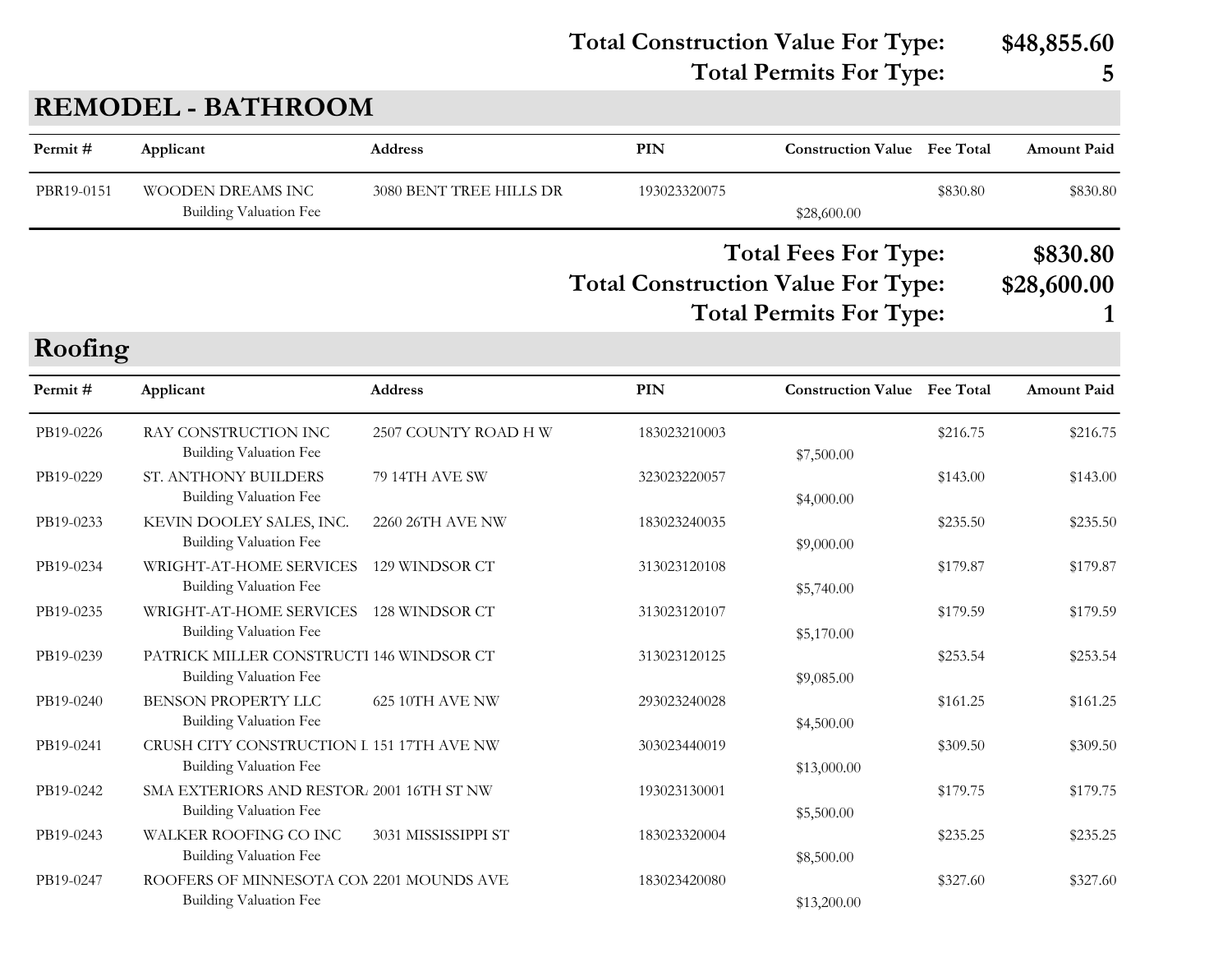|                |                                                                                  |                          |                                           | <b>Total Fees For Type:</b>                                   |            | \$415.50                         |
|----------------|----------------------------------------------------------------------------------|--------------------------|-------------------------------------------|---------------------------------------------------------------|------------|----------------------------------|
| PB19-0238      | <b>SELA ROOFING</b><br>Building Valuation Fee                                    | 3267 INNSBRUCK DR        | 193023320048                              | \$12,000.00                                                   | \$291.00   | \$291.00                         |
| PB19-0236      | MICHELLE KRUTA<br>Building Valuation Fee                                         | 1746 CEDAR DR            | 183023110064                              | \$3,000.00                                                    | \$124.50   | \$124.50                         |
| Permit#        | Applicant                                                                        | <b>Address</b>           | PIN                                       | <b>Construction Value</b> Fee Total                           |            | <b>Amount Paid</b>               |
| Roofing/Siding |                                                                                  |                          |                                           |                                                               |            |                                  |
|                |                                                                                  |                          | <b>Total Construction Value For Type:</b> | <b>Total Fees For Type:</b><br><b>Total Permits For Type:</b> |            | \$5,725.66<br>\$204,661.62<br>21 |
|                |                                                                                  |                          |                                           |                                                               |            |                                  |
| PBR19-0172     | RAYCO CONSTRUCTION INC<br>Building Valuation Fee                                 | 1050 THORNDALE AVE       | 193023430040                              | \$45,750.00                                                   | \$1,278.21 | \$1,278.21                       |
| PB19-0265      | Fernando Once<br>Building Valuation Fee                                          | 1531 CESSNA DR           | 1363M29470                                | \$1,500.00                                                    | \$105.75   | \$105.75                         |
| PB19-0263      | KAUFMAN SHEET METAL & RC 2087 5TH ST NW<br><b>Building Valuation Fee</b>         |                          | 303023420002                              | \$10,989.00                                                   | \$272.49   | \$272.49                         |
| PB19-0262      | TOMS CUSTOM WINDOW & SCF 1714 ALTON RD<br><b>Building Valuation Fee</b>          |                          | 303023440092                              | \$8,000.00                                                    | \$217.00   | \$217.00                         |
| PB19-0259      | DIVERSIFIED ROOFING CO<br><b>Building Valuation Fee</b>                          | 1611 LONGVIEW DR         | 183023140045                              | \$10,000.00                                                   | \$254.00   | \$254.00                         |
| PB19-0258      | REROOF AMERICA CORPORAT. 2475 SILVER LAKE RD NW<br><b>Building Valuation Fee</b> |                          | 183023120040                              | \$6,184.00                                                    | \$198.09   | \$198.09                         |
| PB19-0257      | ROOFS RUS<br>Building Valuation Fee                                              | 1827 26TH AVE NW         | 183023340047                              | \$10,743.62                                                   | \$272.37   | \$272.37                         |
| PB19-0256      | <b>BUZZ EXTERIORS LLC</b><br><b>Building Valuation Fee</b>                       | <b>1527 ROCKSTONE LN</b> | 173023230028                              | \$9,900.00                                                    | \$253.95   | \$253.95                         |
| PB19-0255      | <b>REBECCA NELSON</b><br>Building Valuation Fee                                  | <b>TEST</b>              | 9999999999999                             | \$5,000.00                                                    | \$161.50   | \$0.00                           |
| PB19-0254      | RICKS ROOFING AND SIDING 1639 1ST ST SW<br>Building Valuation Fee                |                          | 313023110022                              | \$11,400.00                                                   | \$290.70   | \$290.70                         |

## **Total Construction Value For Type: \$15,000.00**

**Total Permits For Type: 2**

# **Siding**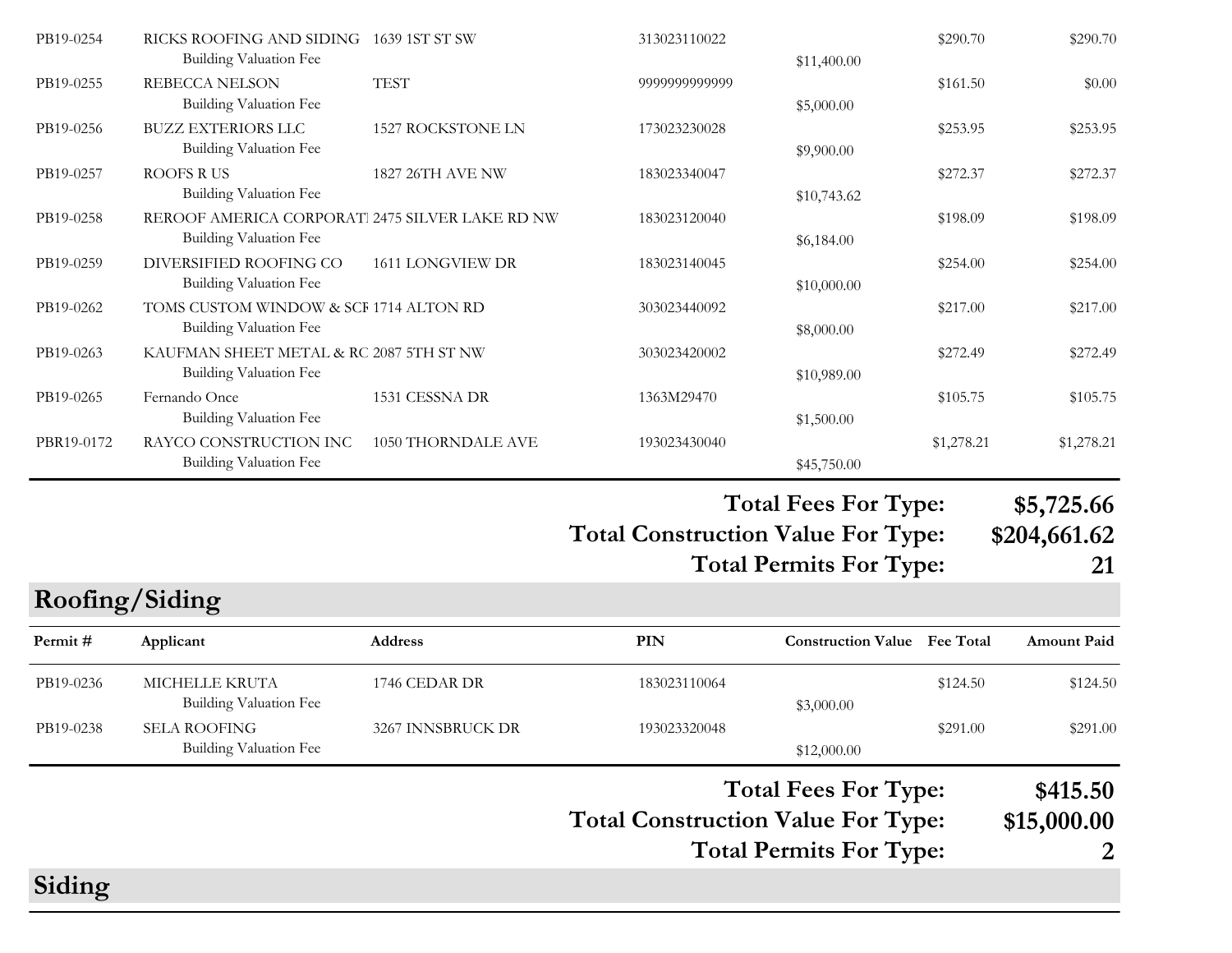| Permit #  | Applicant                                                               | <b>Address</b>     | PIN          | <b>Construction Value</b> Fee Total |          | <b>Amount Paid</b> |
|-----------|-------------------------------------------------------------------------|--------------------|--------------|-------------------------------------|----------|--------------------|
| PB19-0228 | DAVE KNUTSON SIDING LLC 1870 7TH ST NW<br>Building Valuation Fee        |                    | 303023110060 | \$6,500.00                          | \$198.25 | \$198.25           |
| PB19-0248 | CONNIE S BLACKWELL TRUST 1551 COUNTY ROAD H W<br>Building Valuation Fee |                    | 173023220025 | \$13,000.00                         | \$309.50 | \$309.50           |
| PB19-0252 | <b>ARKO EXTERIORS</b><br>Building Valuation Fee                         | 584 17TH AVE NW    | 303023140078 | \$9,000.00                          | \$235.50 | \$235.50           |
| PB19-0253 | CRAFTSMAN CONSTRUCTION<br>Building Valuation Fee                        | 2807 LAKE DIANE CT | 183023340056 | \$9,500.00                          | \$253.75 | \$253.75           |

**Total Construction Value For Type: \$38,000.00 Total Fees For Type: \$997.00 Total Permits For Type: 4**

#### **SOLAR PANELS**

| Permit #   | Applicant                                     | Address        | PIN          | <b>Construction Value</b> Fee Total |          | <b>Amount Paid</b> |
|------------|-----------------------------------------------|----------------|--------------|-------------------------------------|----------|--------------------|
| PBR19-0155 | TruNorth Solar, LLC<br>Building Valuation Fee | 653 SEARLES ST | 203023130055 | \$13,162.50                         | \$456.98 | \$456.98           |
|            |                                               |                |              |                                     |          |                    |

**Total Fees For Type: \$456.98**

- **Total Construction Value For Type: \$13,162.50**
	- **Total Permits For Type: 1**

#### **WINDOWS/DOORS**

| Permit#   | Applicant                                                             | <b>Address</b>         | PIN          | <b>Construction Value</b> Fee Total |          | <b>Amount Paid</b> |
|-----------|-----------------------------------------------------------------------|------------------------|--------------|-------------------------------------|----------|--------------------|
| PB19-0230 | RENEWAL BY ANDERSEN LLC 1497 MISSISSIPPI ST<br>Building Valuation Fee |                        | 173023320037 | \$15,733.00                         | \$364.87 | \$364.87           |
| PB19-0231 | RENEWAL BY ANDERSEN LLC 1748 PENINSULA DR<br>Building Valuation Fee   |                        | 203023210005 | \$23,023.00                         | \$512.51 | \$512.51           |
| PB19-0232 | MINNESOTA EXTERIORS INC<br>Building Valuation Fee                     | 2610 14TH ST NW        | 193023240065 | \$3,979.00                          | \$142.99 | \$142.99           |
| PB19-0237 | TOMCO COMPANY INC<br>Building Valuation Fee                           | 1917 29TH AVE NW       | 183023340010 | \$3,500.00                          | \$142.75 | \$142.75           |
| PB19-0244 | Sharifah A Iqbal<br>Building Valuation Fee                            | 1700 SILVER LAKE RD NW | 193023210104 | \$980.00                            | \$67.49  | \$67.49            |